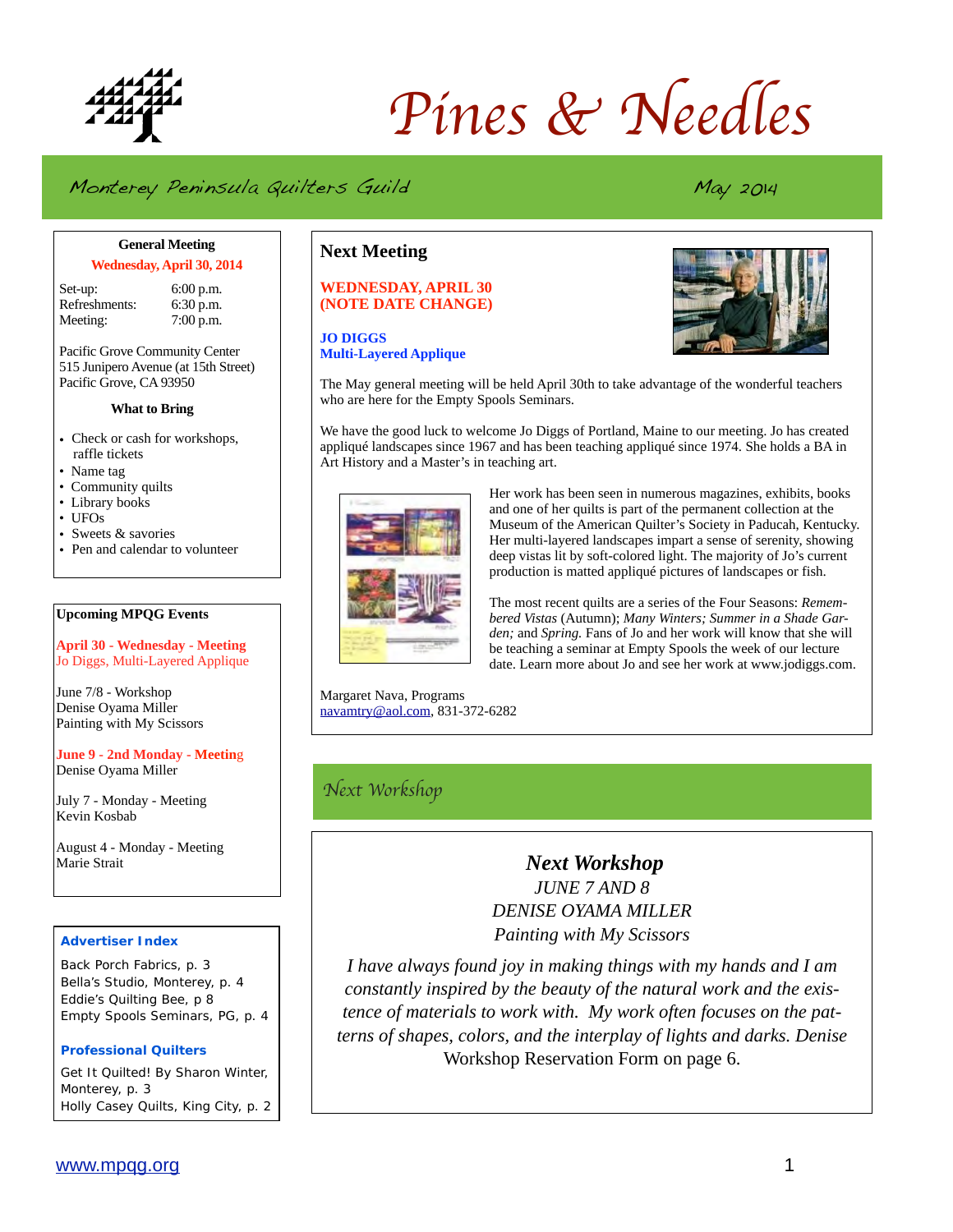#### *President*'*s Message For May*



A terrific quilt show is a great gift that we, as quilters, give ourselves! Thank you to Susan and each member of her team who worked so hard to produce such a wonderful event. WOW!

To relive the experience, go to MPQG 2014 Quilt Show Pictures. If you have a better photo, please send it to me and I'll add it to the photo gallery.

Claudia Sammis, President especials@sbcglobal.net, 831-333-9133

#### *Charity Work*

#### **CQFG Sew In Dates for MAY**

The May meeting of the CQFG will be group project sewing day. We will all do the same block and try to get one top finished. There are always quilts that need labels too, if you like hand-work. Just come with your sewing supplies and join in the fun. I have machines for you to use if you don't want to drag yours along.

Where: Terann's House When: Friday, May 16, 2014 Time: 9:30 A.M. start and open-ended stopping time Bring: Your own lunch Call for directions: 375-7881

#### *MPQG BOARD*

#### **MAY PROJECTS:**

- Approve Challenge Quilt plan
- Print Raffle Quilt tickets and postcards
- Call for activities to market Raffle Quilt
- **Exhibit April Quilt Show Viewers' Choice** Winners at the General Meeting
- Conduct Quilt Show review; prepare recap with recommendations
- Updates and announcements to Communications the 10th of the month

Terann Carr

#### **Gail Abeloe: Back Porch Fabrics Gallery Show**

**MPQG member Gail Abeloe** will be having a gallery show at Back Porch Fabrics.

Gallery Show: Still Playing with Fabric

Where: Back Porch Fabrics, 157 Grand Avenue, Pacific Grove

When: May 5, 2014 to July 2, 2014

Gail is going to be the artist in residence for Session V at the Empty Spools Seminars in Asilomar, April 27, 2014 to May 2, 2014.





**Custom Longarm Machine Quilting** 

45335 Vista Place King City, CA 93930<br>(831) 385-3374 www.hollycaseyguilts.com holly@hollycaseyquilts.com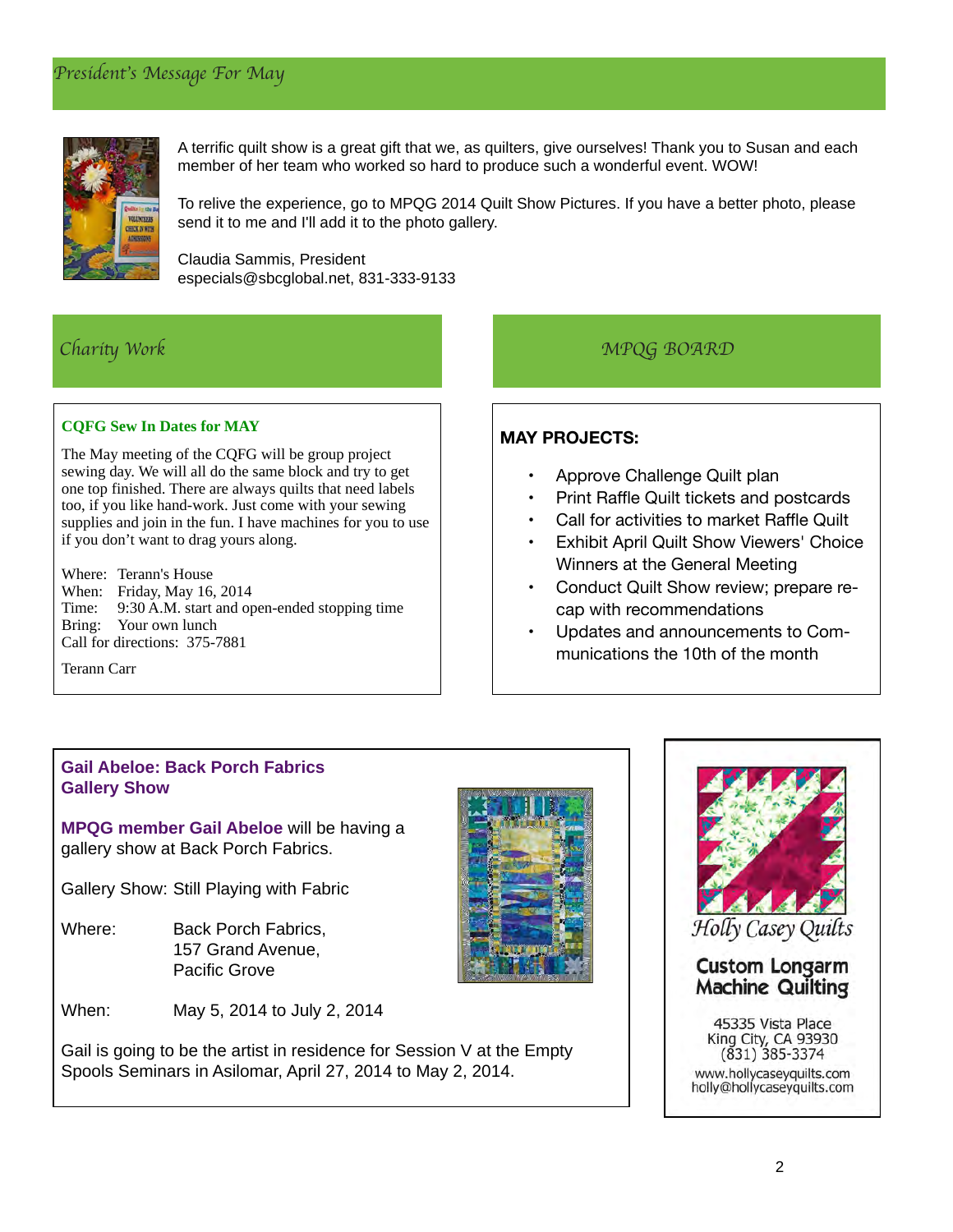## **Quilt Show Recap: Hurrah!**

Quilts by the Bay 2014 took center stage at PG's Good Old Days! Congratulations to every one of you who stitched a quilt, sold a ticket, or volunteered to complete any of the hundreds of tasks that made this show a success. A stunning array of quilts from traditional to contemporary adorned Chautauqua Hall.

Visitors seemed to stream through the door non-stop for two days. Your efforts were rewarded by the resounding ooh's, ahh's, and chuckles that filled Chautauqua Hall. Your quilts were the subjects of many, many iPhone pics!

Our White Glove Ambassadors introduced scores of visitors to the finer points of quilt appreciation.



Our guests, young and old, took time to enjoy the Touch Me! quilt and learn more about our charitable endeavors in the community. Well done, Quilters.

Please accept an enormous thank you for your generous contributions of time and expertise to Quilts by the Bay 2014.

Susan Riddoch Quilt Show Chair

## Get It Quilted! By Sharon Winter

- Creative custom quilting on a domestic machine
- Award-winning fine hand quilting
- Binding, basting, design and quiltmaking services

Please call for an appointment (831) 647-8769

#### **Mini Quilt Raffle Show Update**

Thank you so much to all of you who donated quilts, bought raffle tickets and helped out at the show. We had many compliments on the quality and variety of the mini's....and next year we'll plan for another great group of quilts.

Our excited winners (and the dollars raised) made the effort worthwhile.

Thanks again.....and start a mini for next year's show!!!



#### **2015 Raffle Quilt**

Holly Casey is organizing the 2015 Raffle Quilt. The Sycamore Leaf block will be sewn in a variety of autumn leaf colors on a sky colored background. The sky background will be a color wash from pale blue sky to bright blue sky to dark night sky. Block patterns will be passed out at the April 30th meeting and collected 2 months later at the July 7th meeting. Each member is asked to make 3 blocks. If you aren't able to attend the April 30th meeting, contact Holly and she will get a pattern to you. All blocks will be used, either on the quilt top, on the quilt back, or in a "little sister" quilt for the small quilt auction during the next quilt show.

Thank you, Holly, (831) 809-4667 [holly@hollycaseyquilts.com](mailto:holly@hollycaseyquilts.com)

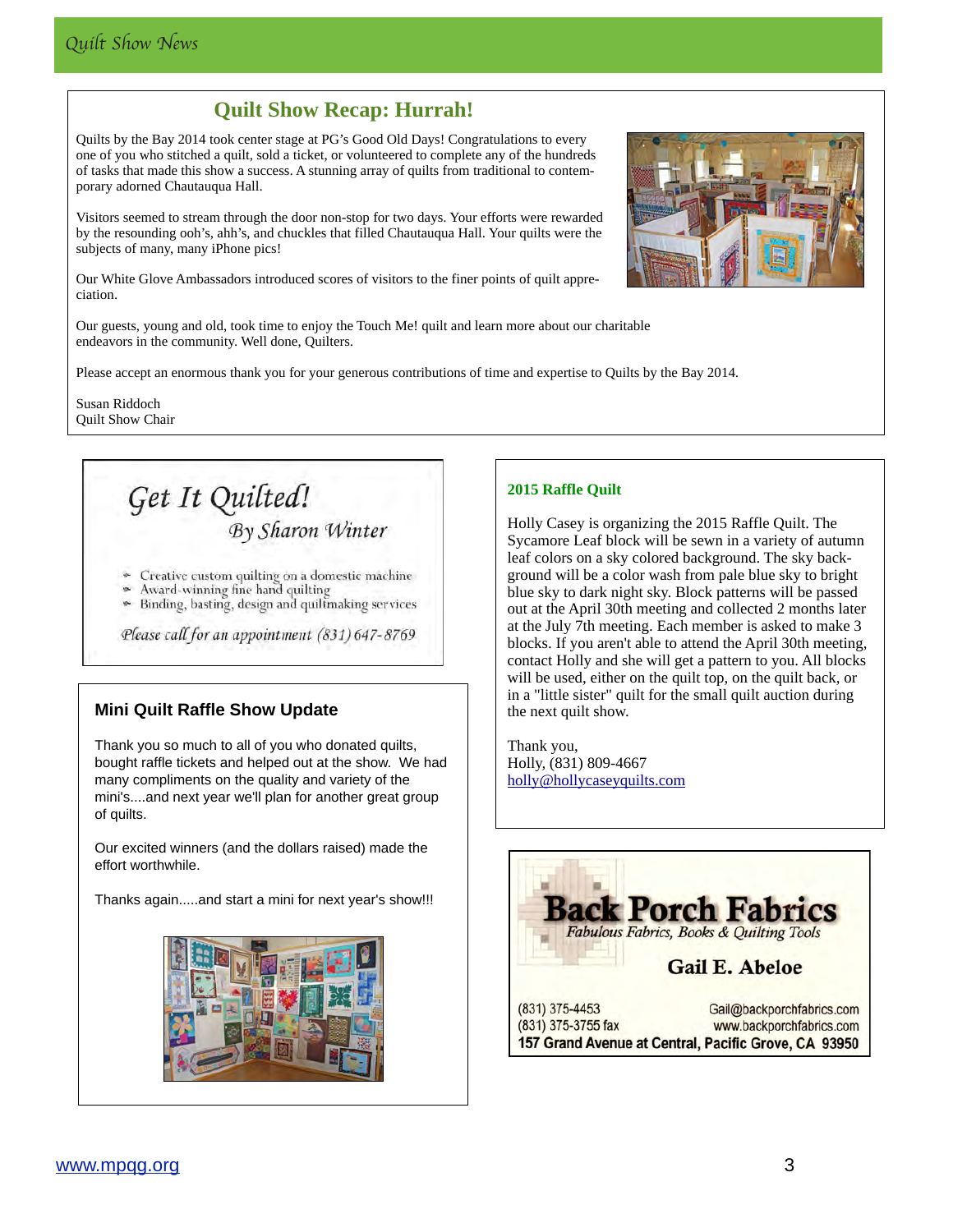#### **For the Judging & Awards Committee 2014**

Thank you to our judge this year, Jennifer Landau. Jennifer considers herself to be a mixed media fiber artist. She offered her opinions and decisions in a very professional manner.

A big round of applause also for the chairmen of the judging committees. They work long and hard to make the judging process a success from September to April.

Thanks go to: Helen Egerton, Joan Hughes, Yo Matsuda, Judging and Awards; Colleen Johnson, Entry and Preview; Sharon Winter, Data Processing; Cheryl Smith, Program; Carole Olsen and Cindy Brown, Reception and Return.

Monzel.<br>'s sewing, craft and creativity are set free. The judges aides and scribes who were so helpful were Debbie Biller, Dru Hammond, Colleen Johnson, Kathy Miller, Beverly Schiavoni, Marianne Tatum, and Maggie Wenzel.

**www.bellastudiomonterey.com,** 



We sincerely thank you.

**www.bellastudiomonterey.com,** 

*Budging and Quilt Date Entry Coordinator* **140 West Franklin St., Suite 205, Monterey, CA 93940 Clari 140 West Franklin St., Suite 205, Monterey, CA 93940**  Judging and Quilt Data Entry Coordinator  $\blacksquare$ Gloria Hatton



#### **Empty Spools"Walk About"**

TAKE A WALK ON THE Wild SIDE….Wild Quilting that is!

Empty Spools Seminars has an open house during each session. You can "Walk About" and see most of the classrooms and what students are working on.

Empty Spools is at The Asilomar Conference Center in Pacific Grove (cross streets are Holman Hwy. [68] and Asilomar Blvd ). The open house starts at 4pm.

The date is:

• May 1, 2014

[Check out the Empty Spools website www.emp](http://www.emptyspoolsseminars.com/)tyspoolsseminars.com or their brochure (available at Back Porch Fabrics) for more information about who's teaching when.

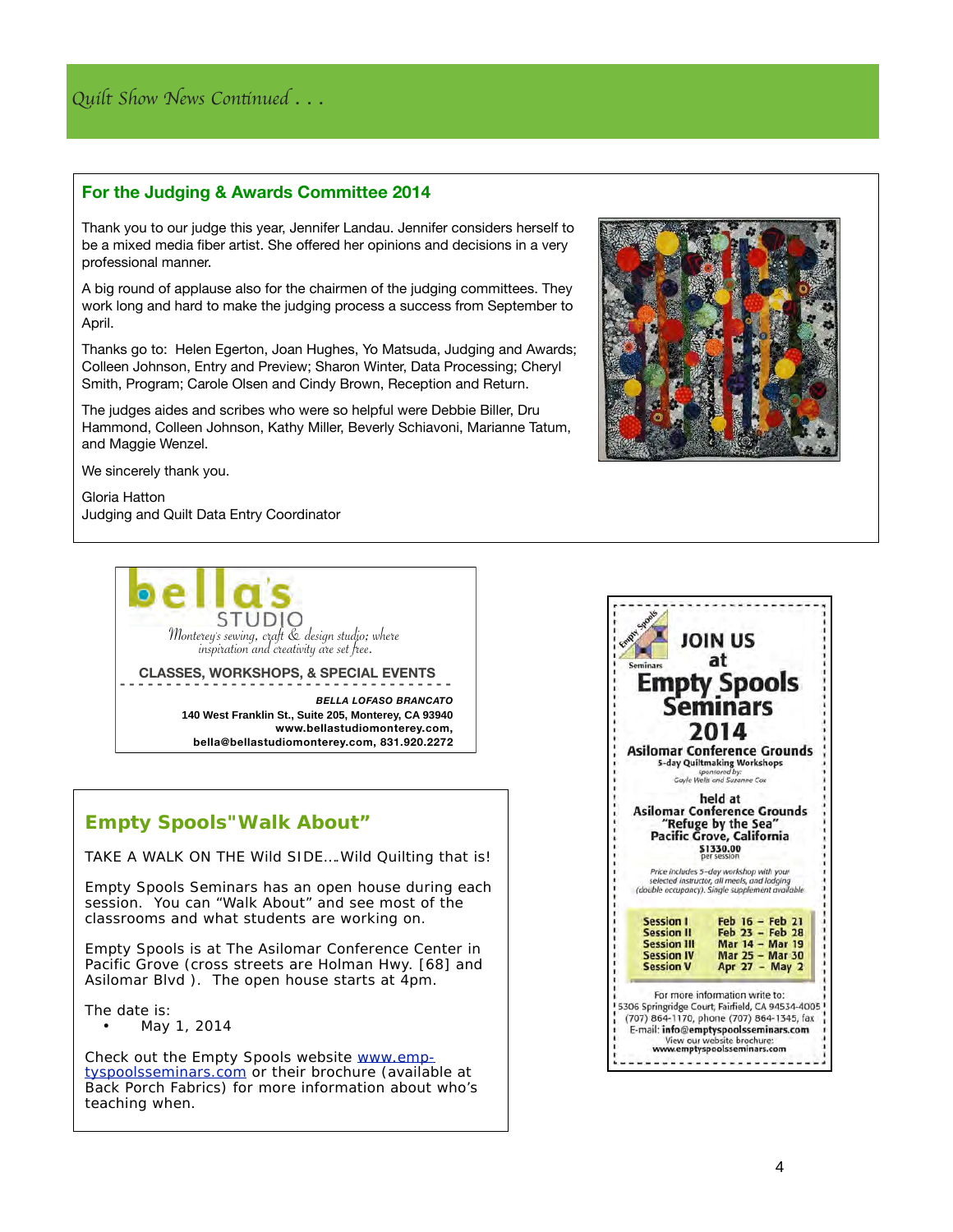#### **36th Quilt Show Ribbon Winners 2014 Quilts by the Bay Monterey Peninsula Quilters' Guild**

- 
- **Quilted by Another**
- 
- **5 Traditional First June Cornell Falls Impression**
- **6 Top by One, First Lynne Nostrant Amelie's Garden Quilted by Another**  $\blacksquare$  **Second**  $\blacksquare$  $\blacksquare$  **Julie Jezowski**  $\blacksquare$  **Maui Memories**

**10 Small Art Quilt First Claudia Gano Rolling Hills** 

**Second Susan Michelson** 

 **Machine Quilted Second Sally Miller I Am the Vine** 

 **Janyce Anderson** 

 **Hand Quilted, Second Johanne Karvelson Sunbonnet Sue Small Cindy Brown COMBON COMBON COMBON COMBON COMBON COMBON COMBON COMBON COMBON COMBON COMBON TWISTER OF BROW <b>TWISTER THEODIST COMBON COMBON COMBON COMBON COMBON COMBON COMBON COMBON COMBON COMBON COMBON COMBON** 

 **Honorable Mention** 

 **Machine Quilted,**  $\qquad$  **Second**  $\qquad$  **Johanne Karvelson**  $\qquad$  **Margaret <b>Margaret** 

 **Honorable Mention Barbara Grant Aqua Chase Agua Chase** 

**9 Innovative First Rita Jacques Peace** 

 **Second Carole Olsen 2000 18 Dec 63 and 2000 18 Dec 63 and 2000 18 Dec 63 and 2000 18 Dec 63 and 2000 18 Dec 63 and 2000 18 Dec 63 and 2000 18 Dec 63 and 2000 18 Dec 63 and 2000 18 Dec 63 and 2000 18 Dec 63 and 2000 18 De** 

 **Traditional Second Sharon Winter Tree of Life** 

**14 Professional First Mary Ellen Parsons Moonshine Mary Ellen Parsons Third Mary Ellen Parsons Lanterns** 

**Best of Show Professional Mary Ellen Parsons** Moonshine

**Judges' Choice Claudia Gano Rolling Hills**

#### **Category Category Award Quilt Maker Category Name of Quilt**

**1 Traditional First Janyce Anderson Civil War Medallion Quilt** 

**2 Traditional First Johanne Karvelson Color Me Beautiful Large Third Deborah Biller <b>Communist Communist Communist Communist Communist Communist Communist Communist Communist Communist Communist Communist Communist Communist Communist Communist Communist Communist Commun** 

**3 Top by One, First First Colleen Johnson Collem Integral Cattails in The Meadow: Cattails in The Meadow: Cattails in The Meadow: Cattails in The Meadow: Cattails in The Meadow: Collem Collem Beverly Sc Large** *Cindy Brown* **<b>Cindy Brown** *Time to Trim The Tree <b>C Trim The Tree 1*  **Honorable Mention Janyce Anderson Civil War Bars Quilt** 

**4 Traditional Counterpane** *Counterpane Counterpane Counterpane Counterpane* 

 **Small Third Jackie Mozzini Jo Morton's Navy/Cheddar 4-Patches 1 X Long Mention** *MEDG Challenge---Chinese Coins VHQG Challenge---Chinese Coins* 

**Small Comparison Comparison Third <b>Comparison Comparison Comparison Comparison Comparison Comparison A Thousand Steps** 

**7 Mixed Techniques First Pam Read My View – Waldo Canyon Fire Second Chris Raarup The Day Of The Lobster Third Yo Matsuda Good Luck Turtles**

**8 Group Quilt 1.1 Contract Propert Contract Contract Contract Contract Property Contract Property Second and Soup & Bread Co. <b>A Red & White Quilt Contract Contract Contract Contract Property** Contract Property Cont  **Red & White Quilt Third June Cornell & Friends Soft & Sweet Birthday Blocks** 

> **Second Yo Matsuda Moonlight Sonata**   $Circle$  of Dolphins #2

 **Third Tiana Duart Juno By The Bay Honorable Mention Pam Read Harbor Of Change Honorable Mention Deborah Biller <b>Deborah Biller Mountain Spring** 

**11 Art Quilt, Large First Carole Olsen Cannery Row Second Claudia Gano Claudia Cano** *Meter Kitty Kitty* 

**12 Professional, First Holly Casey It's Not My Fault Too Third Holly Casey Thoroughly Modern Dresden Holly Casey <b>Example Actual** Fortune Cookie Challenge

**Best of Show Nonprofessional Janyce Anderson Civil War Medallion Quilt**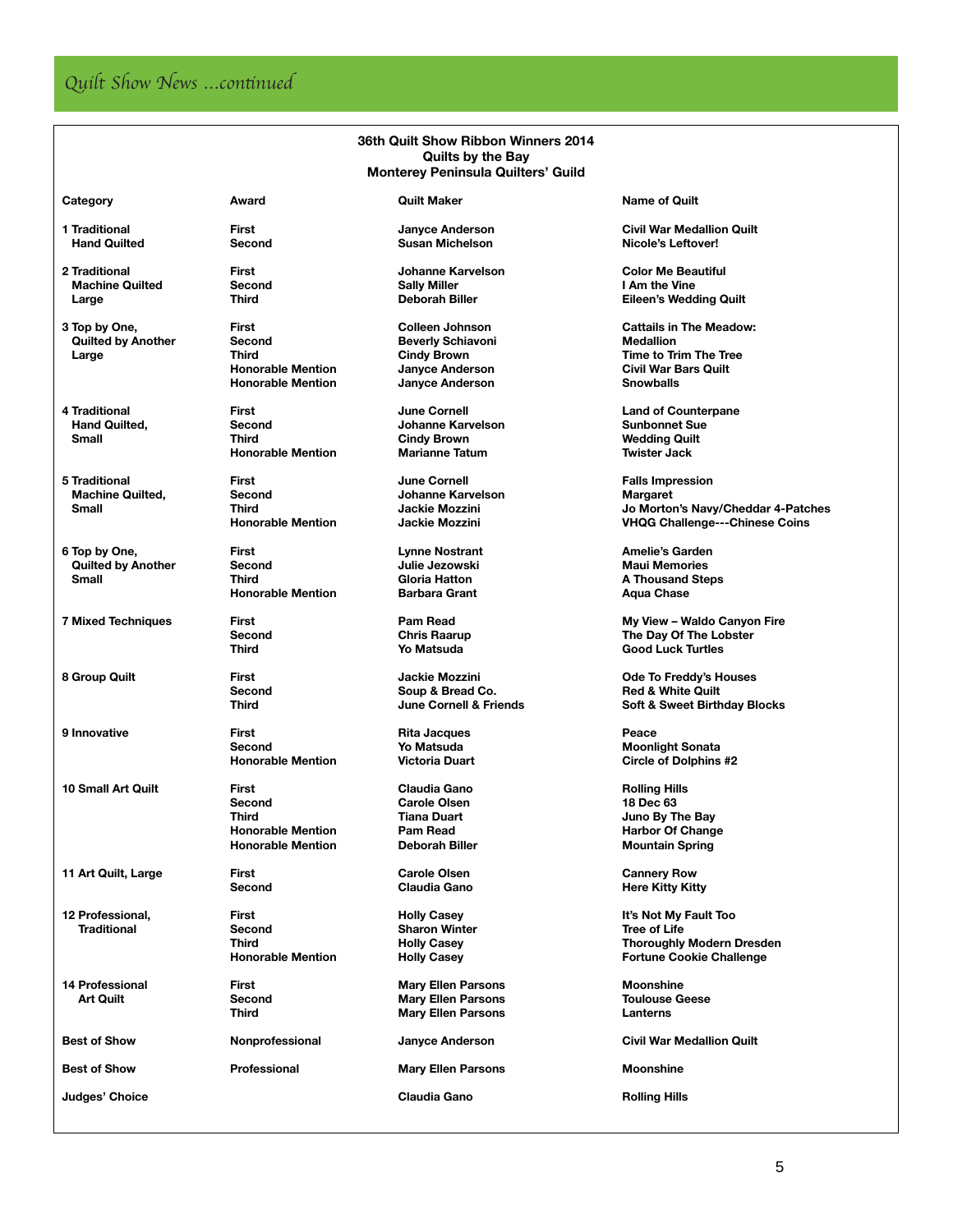| Monterey Peninsula Quilters Guild<br><b>Workshop Reservation</b>   |                                                                                                                                                                     |                               | <b>Members</b>                      | Non-<br>Members* |       |
|--------------------------------------------------------------------|---------------------------------------------------------------------------------------------------------------------------------------------------------------------|-------------------------------|-------------------------------------|------------------|-------|
| $\square$ Saturday<br>& Sunday                                     | June 7 & 8, 2014                                                                                                                                                    | Denise Oyama<br><b>Miller</b> | Painting with My<br><b>Scissors</b> | \$100            | \$120 |
| $\square$ Saturday<br>& Sunday                                     | October 4 & 5, 2014                                                                                                                                                 | Carol Van Zandt               | TBA                                 | \$100            | \$120 |
| Name:                                                              |                                                                                                                                                                     |                               |                                     |                  |       |
| Address:                                                           |                                                                                                                                                                     |                               |                                     |                  |       |
| Telephone:                                                         |                                                                                                                                                                     |                               |                                     |                  |       |
| Email:                                                             |                                                                                                                                                                     |                               |                                     |                  |       |
| x x x x x x x x x x wthere x x x x x x x x x x                     |                                                                                                                                                                     |                               |                                     |                  |       |
| For your<br>records:                                               | You are registered for:<br>$\Box$ Saturday and Sunday, June 7 & 8, 2014 with Denise Oyama Miller<br>□ Saturday and Sunday, October 4 & 5, 2014 with Carol Van Zandt |                               |                                     |                  |       |
| Send to:                                                           | Make check payable to MPQG. Send to:<br>Gail Abeloe, Attn: MPQG Workshop, 157 Grand Avenue, Pacific Grove, CA 93950                                                 |                               |                                     |                  |       |
| Questions?                                                         | Gail Abeloe at Back Porch Fabrics 831-375-4453                                                                                                                      |                               |                                     |                  |       |
| Time:                                                              | Doors open at $9:30$ a.m. Workshop is 10:00 a.m. to $4:00$ p.m.                                                                                                     |                               |                                     |                  |       |
| Note:                                                              | Reservations are secured when payment is received. To cancel and receive a<br>refund, cancellation must be made at least 7 days in advance.                         |                               |                                     |                  |       |
| Supply<br>List:                                                    | Available at general meetings, on website at<br>www.mpgg.org/news/category/workshops/ or call Gail Abeloe at 831-375-4453                                           |                               |                                     |                  |       |
| Location:                                                          | Health and Fitness Room at the Sally Griffin Center, 700 Jewel Avenue, Pacific<br>Grove, CA 93950                                                                   |                               |                                     |                  |       |
| Food:                                                              | Plan on bringing your lunch, snacks, and beverages                                                                                                                  |                               |                                     |                  |       |
| *Non-Member registration is accepted 30 days prior to the workshop |                                                                                                                                                                     |                               |                                     |                  |       |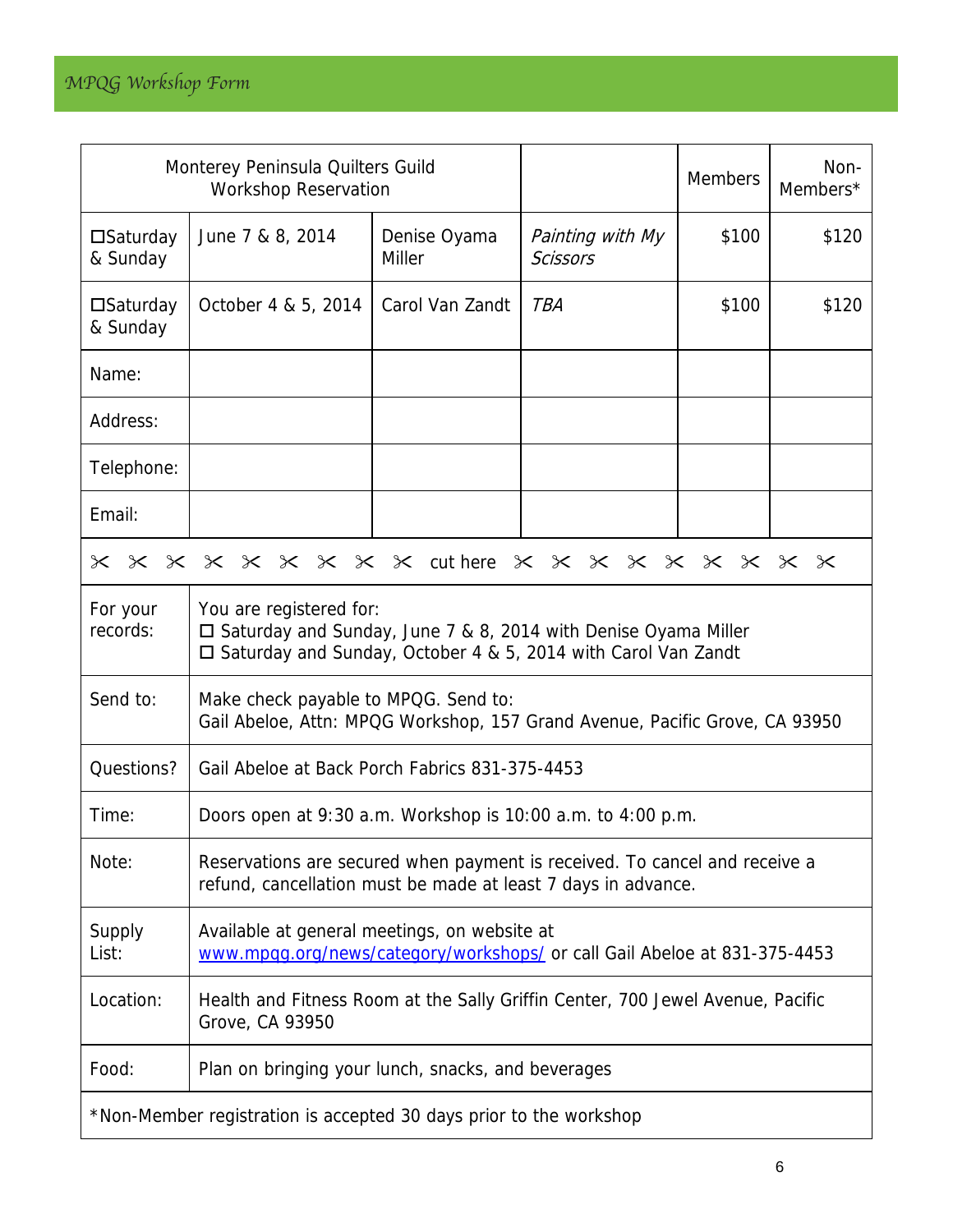

## **Quilts to Benefit ALS Research**

*Left: Lorri Coppola caries the Olympic Torch. Photo: Chris Nishimura.*

The Hopes & Dreams Quilt Challenge for ALS is seeking quilt donations to give to very ill, often isolated, ALS patients - letting them know there are people who sincerely care. Select quilts will be sold with 100% of the proceeds going to ALS Research.

Quilters Dream needs your help!

Work with your fellow quilters to make and donate quilts to the Hopes & Dreams Quilt Challenge for ALS on behalf of MPQG. The quilt guild that donates the most quilts will receive \$500 worth of Quilters Dream Batting and other great items totalling \$1,000 in prizes for your guild!

Each individual who donates a quilt on behalf of our quilt guild is also eligible to win great prizes!

Deadline: Quilts must be received by July 31, 2014.

What is ALS? It's known as Lou Gehrig's Disease. Every 90 minutes an American is diagnosed with ALS. Every 90 minutes an American dies of ALS. American Veterans are 66% more likely to get ALS. Young people are also being diagnosed with ALS. ALS patients maintain full intelligence while the disease robs them of the ability to move, speak, eat, swallow and breathe. Complete paralysis (referred to as a 'glass coffin') and death is usually within 6 months to 5 years. There is NO treatment or cure. ALS patients and researchers need your help. Please join by donating your quilt(s) today to warm the hearts and laps of ALS patients and raise awareness and research money for ALS. To learn more about ALS, go to www.alsa.org.

For Entry Forms, Rules, and Prize Categories please visit: www.QuiltersDreamBatting.com or call toll free to 1-888-268-8664.

Please send quilts with entry forms by July 31, 2014 to: HOPES & DREAMS c/o Quilters Dream Batting 589 Central Drive Virginia Beach, VA 23454

A very special THANK YOU to Hopes & Dreams Grand Prize Sponsors: Dragon Threads, Forever in Stitches, hang it dang it, J.N. Harper Co., Judy Martin Books, Minick and Simpson, Mistyfuse, Quilters Gift Shop, Quilter's World, Straight Stitch Society, The Warm Company, The Wooden Bear and more!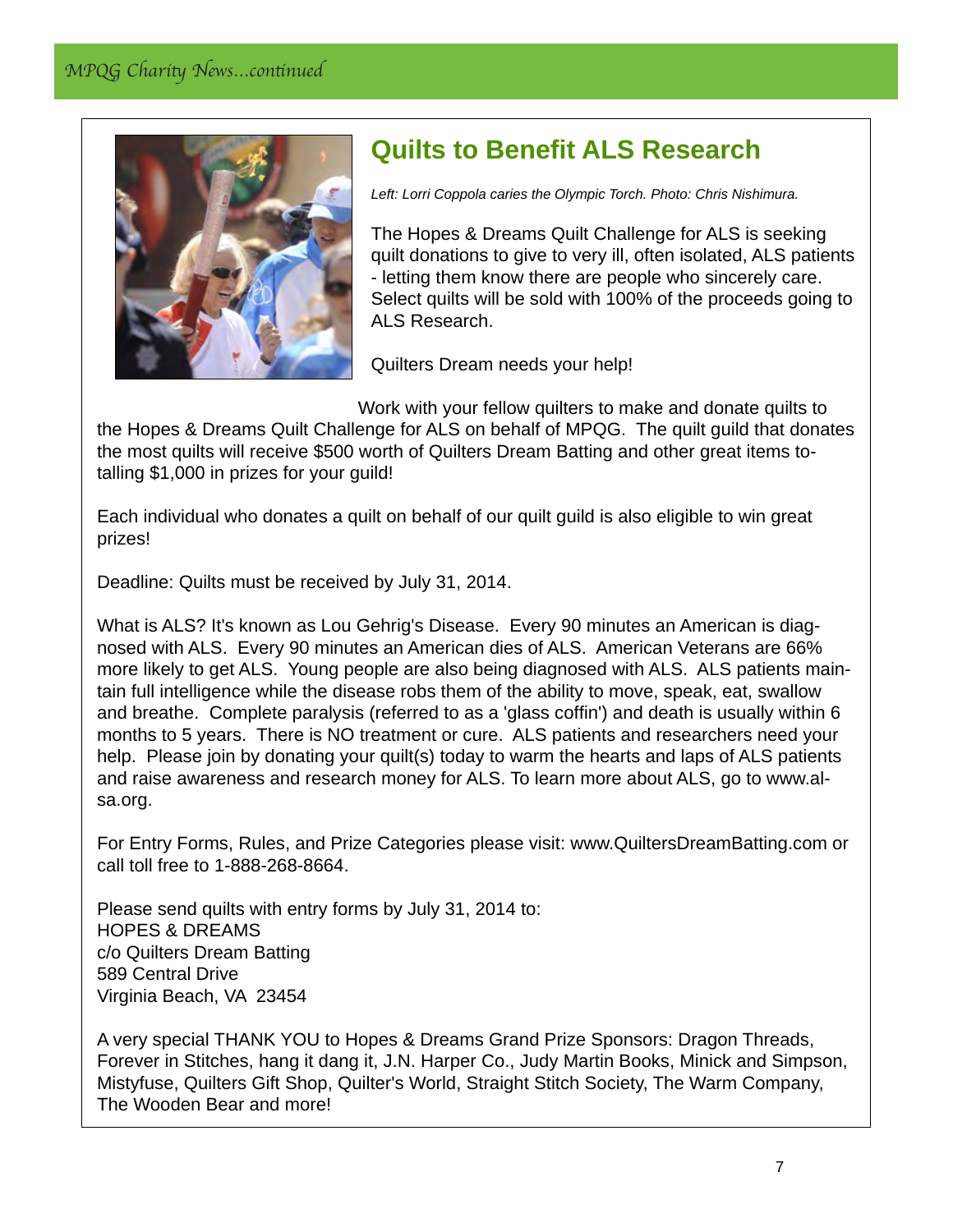

# **BERNINA MADE TO CREATE EVENT** April 24-26 • Thursday, Friday, Saturday

## **SEWING MACHINE SALES & REPAIRS** ALL MAKES AND MODELS • OPEN TO THE PUBLIC



**750/780 Free Motion Frenzy** A fun, free motion class using the fabulous Bernina Stitch Regulator. Thread painting, raw edge applique, quilting and more!

## *Class Fee* S45.00

Apr 25 (Fri) 9:30-12:00



## **880 Exploration**

Have you dreamed of trying a Bernina 880? This is your chance to explore the new Bernina 880 and experience its amazing features before you take one home.

Class Fee S45.00 Apr 26 (Sat) 11:00-3:00





Come join us on **Thursday April 24th** at  $11$  am,  $1$ , and  $3pm$ for table top demos on **PaintWorks and Binding your quilt!** 

# Des

## **DesignWorks**

Learn about BERNINA's DesignWorks software suite consisting of CutWork, PaintWork and CrystalWork. Take your Bernina to the next level!

Class Fee **S45.00** Apr 25 (Fri) 1:30-4:30

**Hyatt Regency Monterey, Cypress Ballroom** 1 Old Golf Course Rd, Monterey, CA 93940

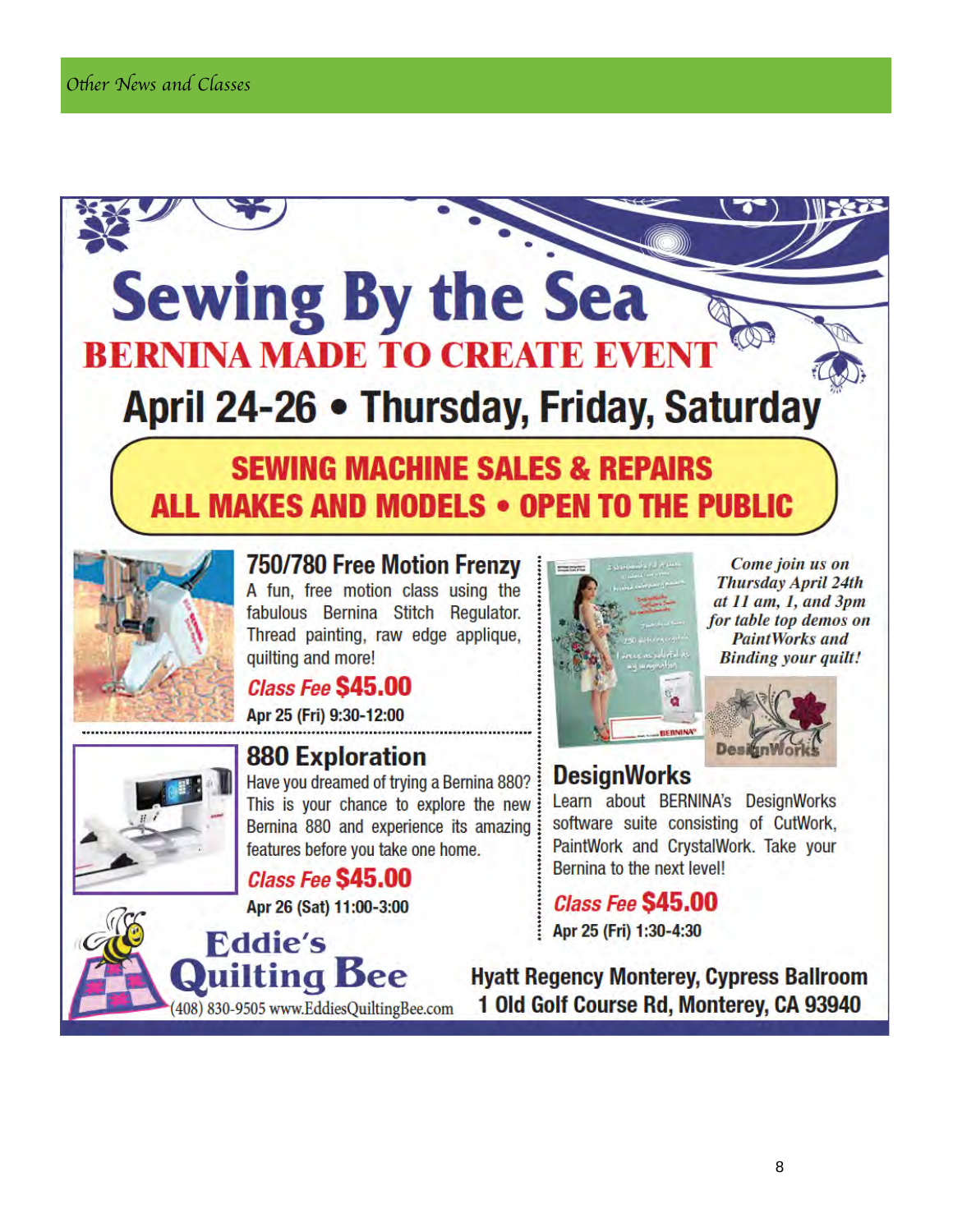#### **Road Trips & Local Events Calendar, Road Trips, and Local Fun Stuff**

#### **April Events**

**Now - May 3, 10am-5pm,** Back Porch Fabrics, *Del Thomas Exhibit - One Quiltmaker – Many Visions***,** quilts by Del Thomas. 157 Grand Ave., Pacific Grove, CA. Contact 831-375-4453 or . [www.backporchfabrics.com](http://www.backporchfabrics.com/)

**Now to - Apr 29, 12pm-7am,** *Quilting Cruise Through the Panama Canal,* Cruise through the Canal on the Holland America ship the Westerdam...workshops and classes...and great scenery and ports. Fun for the whole family! [http://worldofquiltstravel.com](http://www.worldofquiltstravel.com/)

**Apr 24 - Apr 26, 10am-5pm,** Hyatt Regency Monterey Conference center, *Eddie's Sewing by the Sea,* Cypress Ballroom, 1 Old Golf Course Road, Monterey (use lower entrance off Mark Thomas Drive). Eddie's Quilting Bee Store will be in Monterey, April 24 and 25, 9:30am to 7pm and April 26, 9am to 5pm. Sewing Machine Sales and Repair, Accessories and Cabinets [www.eddiesquiltingbee.com](http://www.eddiesquiltingbee.com/)

**Apr 30, 6:30 - 9:00pm, Pacific Grove Community Center, Monterey Peninsula Quilting Guild Meeting (MPQG)- Jo Diggs Speaker, Multi-Layered Applique, 515 Junipero Avenue (at 15th Street) Pacific Grove, CA 93950. [www.mpqg.org](http://www.mpqg.org)**

#### **May Events**

**Now - May 3, 10am-5pm,** Back Porch Fabrics, *Del Thomas Exhibit - One Quiltmaker – Many Visions***,** quilts by Del Thomas. 157 Grand Ave., Pacific Grove, CA. Contact 831-375-4453 or . [www.backporchfabrics.com](http://www.backporchfabrics.com/)

**May 1 - May 4,** Denver National Quilt Festival, *Sacred Threads*, Denver, Colorado. Special exhibit, Sacred Threads, features quilts exploring joy, inspiration, spirituality, healing, grief and peace/brotherhood. [www.sacredthreadsquilts.com/](http://www.sacredthreadsquilts.com/)

**May 1, 4pm - 6pm,** Asilomar Conference Center, *Empty Spools Seminar's Walkabout*, 800 Asilomar Dr., Pacific Grove, CA. Empty Spools Open House...come and see what great teachers are teaching. [www.emptyspoolsseminars.com](http://www.emptyspoolsseminars.com)

**May 2 - May 3,** Sol Treasures Art Center, *3rd Annual Sol Treasures Crafts, Quilt and Fabric Fair,* 519 Broadway, King City, CA. YOU CAN RENT A VEN-[DOR BOOTH for \\$15 per day and sell your Quilts and Crafts! Call Katie Mackin at 831-320-4581 or Sol Treasures at 831-386-9809. www.soltreasures.](http://www.soltreasures.com) com.

**May 3 - May 4**, Nevada Fair Grounds, *Springtime in the Pines*, 11228 McCourtney Rd., Grass Valley, CA. (About a 4 hour drive from the Monterey Peninsula.) Admission \$7, (under 12 free) Saturday 10-5, Sunday 10-4. [www.pinetreequiltguild.com](http://www.pinetreequiltguild.com)

**May 5 - July 2,** Back Porch Fabrics, *Still Playing with Fabric Quilts by Gail Abeloe,* 157 Grand Ave. (at Central), Pacific Grove, CA 93950. For information: 831-375-4453. [www.backporchfabrics.com](http://www.backporchfabrics.com)

**May 17 - MAY 18, 10am - 4pm,** Town and Country Resort, *CALIFORNIA STATE BUTTON SHOW,* [500 Hotel Circle North, San Diego, CA 92108 http://](http://www.cabutton.org/) www.cabutton.org/

**May 25, 8am - 4pm,** Healdsburg Plaza, *Healdsburg Antiques, Arts Fair ... and Buttons*, Healdsburg Ave @ Matheson Street. <https://www.healdsburgmuseum.org>

**May 30 - June 1, 9am 4pm,** Paso Robles to Ventura, *Central Coast Quilt Shop Tour,* Road Trip!!!! 11 shops! Grand prize...an orange Singer Featherweight. Central Coast Shop Hop at: Paso Robles (The Quiltery); Atascadero (Quilters Cupboard); Atascadero (Sew Fun); Morro Bay (The Cotton Ball); San Luis Obispo (Betty's Fabrics); Pismo Beach (Quiltin' Cousins); Grover Beach (Sew Stitchin); Santa Maria (Betty's fabrics); Orcutt (Old Town Quilt Shop); Carpenteria (Roxanne's) and Ventura (Quilt Ventura). See the website for more information and directions. [www.quiltshopsofthecentralcoast.com](http://www.quiltshopsofthecentralcoast.com).

**May 31 -Aug 31, 10am -4PM,** Folsom HIstory Museum, Annual Antique Quilt Exhibit. Each year they show different types and eras. 823 Sutter Street Folsom,Ca 95630. (916) 985-2707 or **<http://www.folsomhistorymuseum.org>**,

Tina Magill, Communications Team

[magill1242@gmail.com,](mailto:magill1242@gmail.com) 831-649-1987